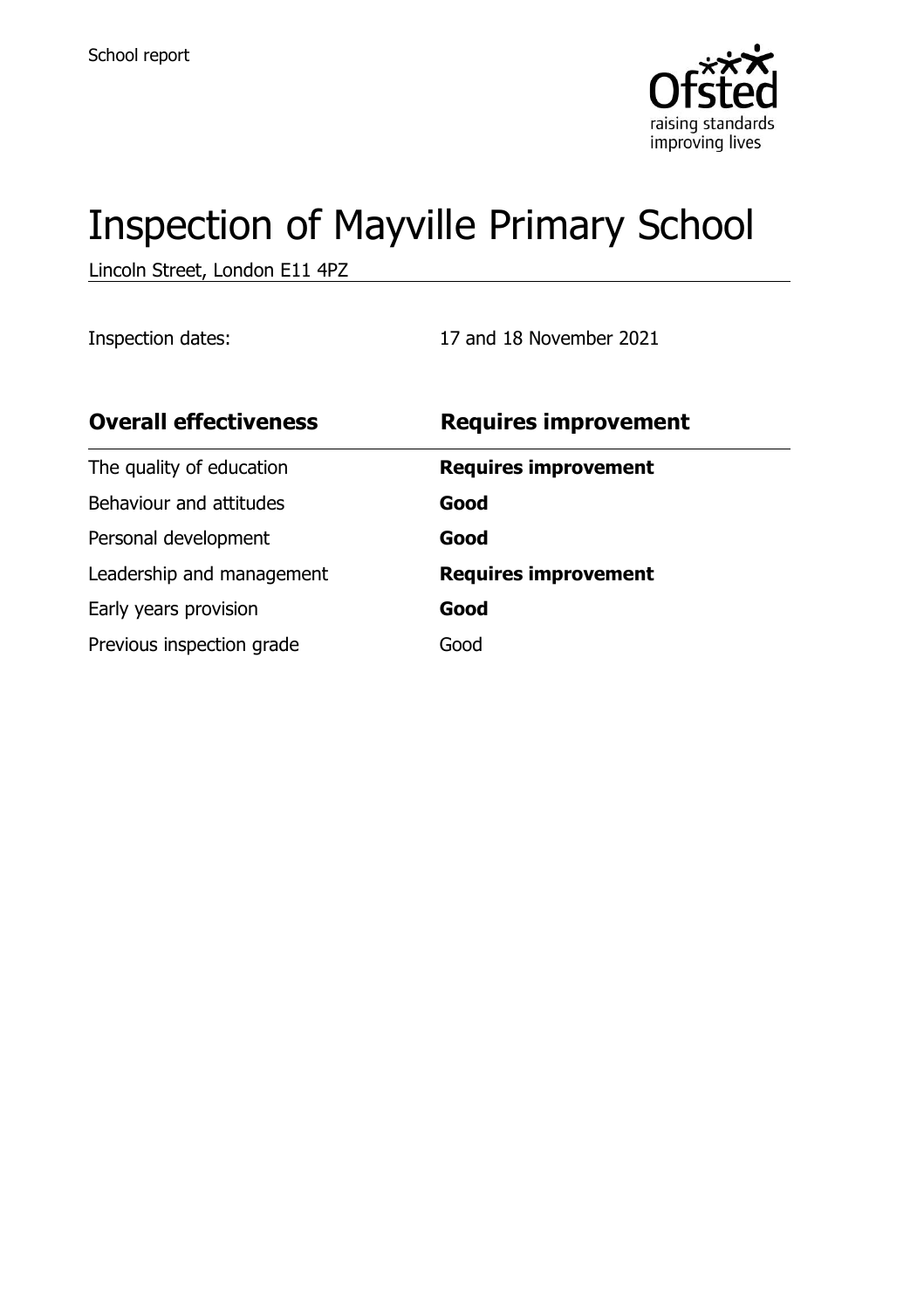

# **What is it like to attend this school?**

Pupils enjoy coming to school. Staff have high expectations of pupils' behaviour. Pupils behave well. They are friendly to one another. Bullying is rare, and if it does occur, staff act quickly to ensure that it stops. Pupils know that there are caring adults that they can turn to if they have any worries.

Despite these positive features, pupils in Years 1 to 6 do not achieve as highly as they should. This is because the curriculum is not planned to ensure that pupils remember what they have been taught. In Years 1 and 2, some pupils, and especially those with special educational needs and/or disabilities (SEND), do not routinely get the help they need to become fluent readers.

The school is at the heart of the local community. Leaders focus on promoting pupils' well-being. They provide high-quality care for pupils who need emotional support. Parents and carers value the kindness of staff and all that they do for their children. Staff keep a close eye on pupils to help keep them safe in school.

Leaders and staff are always looking for ways to enrich and extend pupils' wider experiences. Pupils are active members of clubs, such as those for engineering, photography and sports. They also take part in an exciting range of educational visits.

#### **What does the school do well and what does it need to do better?**

In Years 1 to 6, subject planning does not routinely sequence learning to help pupils understand and remember knowledge in the long term. In subjects such as computing, physical education (PE) and design and technology, staff lack clear guidance on what ideas and concepts pupils should learn. This leads to inconsistencies in the knowledge that pupils are taught.

The recently appointed headteacher and senior leaders have made a start on developing the curriculum. They are focusing on making sure pupils build up and connect their knowledge in different subjects. Leaders have also improved staff morale. Staff share leaders' determination that pupils will benefit from an ambitious curriculum. However, improvements are at an early stage in most subjects.

In mathematics and science, however, leaders' work has already made a positive difference. Here, leaders' new subject plans are well established. Teachers know which knowledge and skills pupils need to gain in each year group. They make sure that teaching helps pupils to know more and remember more. The high-quality work in pupils' books shows how successful this approach is. Pupils were also able to explain with confidence their secure understanding of key concepts such as gravitational forces and evolution.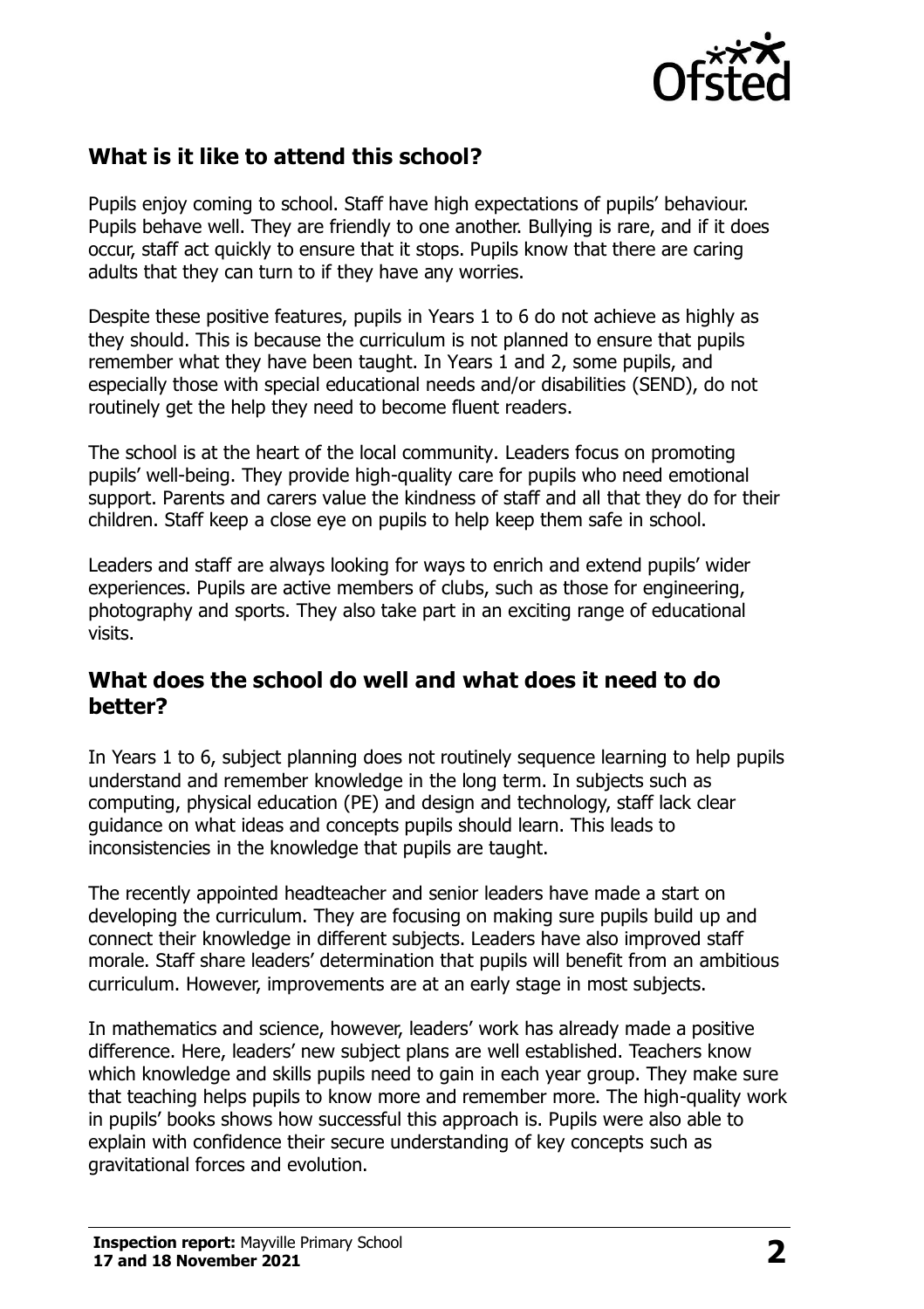

The teaching of reading remains a high priority. The development of early reading begins in Nursery. Children are well prepared for what they will learn in Reception. However, in Years 1 and 2, some pupils, particularly those with SEND, are not as well supported in developing their early reading. Staff make adaptations to learning but these adaptations are not routinely meeting pupils' needs. Some pupils in Years 1 and 2, especially those with SEND, are not fully supported to practise reading regularly. This limits pupils from becoming fluent and confident readers.

In Years 3 to 6, pupils read regularly. Leaders have made changes to the curriculum to promote a love of reading. Teachers help pupils to understand the texts that they read. Pupils choose to read for pleasure.

Children with SEND, as most children, get off to a good start in the Nursery and Reception classes. This includes in early reading. Reception-age children benefit from a thoughtfully planned curriculum that builds on what they have learned in Nursery. Adults make adaptations so that they meet the different needs of individual children. Children's well-being is well promoted. Staff focus on helping children to gain confidence and make friendships. Children settle in quickly. However, in Years 1 to 6, pupils with SEND do not always get the right support with their learning. Some extra help and adaptations in lessons are not well targeted to pupils' specific needs.

Leaders recognise the importance of broadening pupils' horizons. This is evident in the high-quality provision for pupils' personal development. Leaders make sure that pupils learn about a range of faiths and cultures. Other areas of the curriculum teach pupils about democracy and the rule of law. Pupils have opportunities to learn about keeping healthy. They have lessons about maintaining good mental health. Visitors teach pupils about different careers and professions.

Pupils work hard in lessons and are respectful of adults and their classmates. This means that learning is rarely disrupted by silly behaviour.

Staff enjoy working at the school. They said that leaders support them well. They value the help they get to keep a healthy work-life balance.

Recent appointments to the board of trustees have increased its effectiveness. Trustees are ambitious for the school. However, trustees have insufficient knowledge about the curriculum to support and challenge leaders.

### **Safeguarding**

The arrangements for safeguarding are effective.

Leaders know their safeguarding responsibilities. They have put in place systems which enable them to respond swiftly to any concerns about a pupil's welfare. Staff know when and how to report worries about a pupil. Parents typically agreed that their children are safe and happy at school.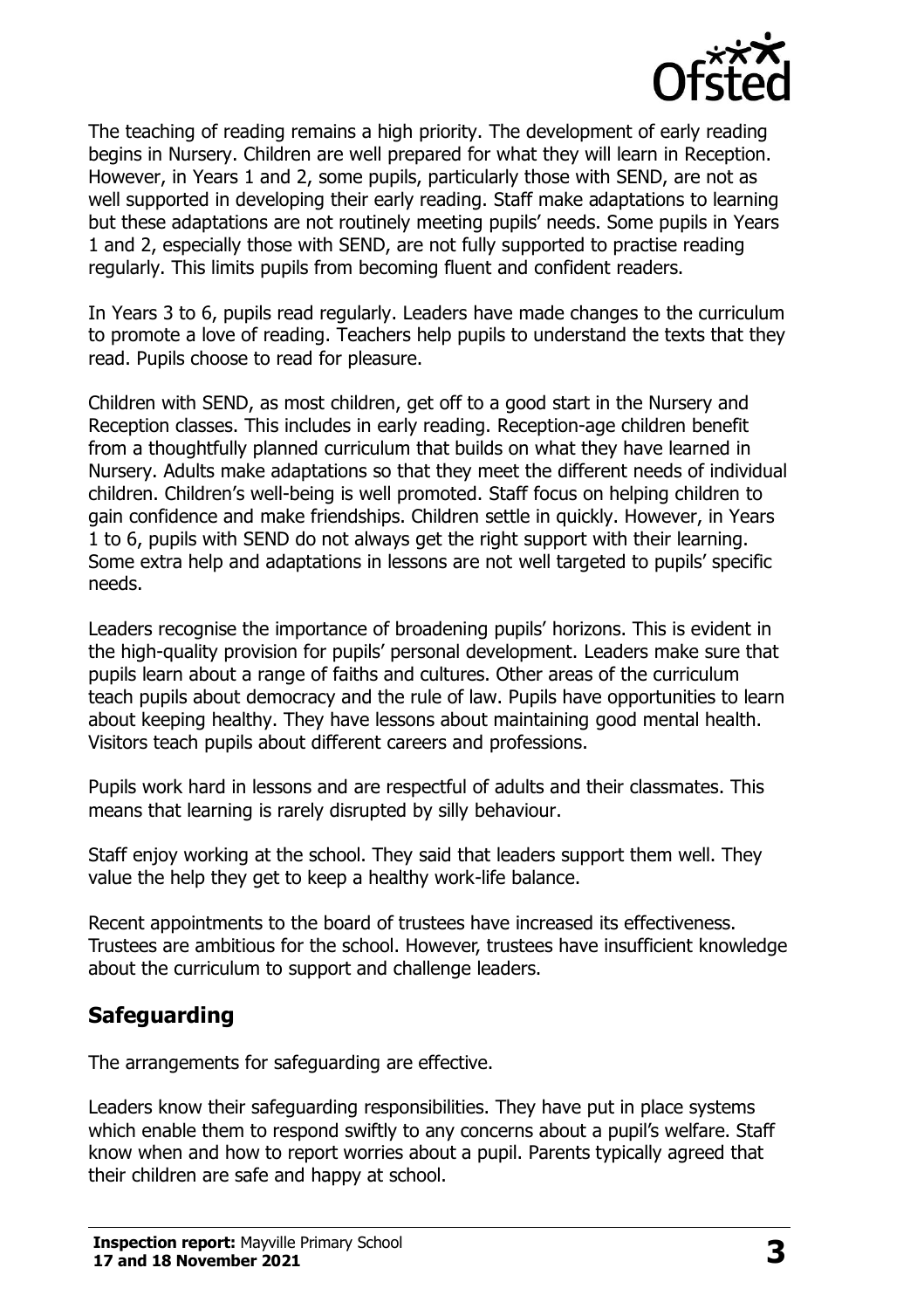

Trustees regularly review safeguarding arrangements and how these work in practice to keep pupils safe. This includes checking the procedures for employing and vetting staff.

Leaders support vulnerable pupils and their families effectively. They work well with other agencies to make sure these pupils receive the support they need. Leaders are tenacious in following up concerns and ensuring the safety of pupils.

# **What does the school need to do to improve?**

#### **(Information for the school and appropriate authority)**

- Some pupils, particularly those with SEND, do not routinely receive effective support with learning to read. This holds pupils back from becoming accurate and fluent readers. Leaders must ensure that staff are suitably trained to support all pupils learn to read well. They need to make sure that pupils build up their reading fluency and accuracy through regular practice.
- Leaders have improved pupils' learning in mathematics and science. Plans to improve other subjects are at an early stage. This means that pupils do not achieve well. Leaders should ensure that all subjects are equally well planned and taught so that pupils gain expected knowledge and skills. Leaders should make sure that all curriculum plans, for instance in computing and design and technology, set out what pupils are expected to learn and remember. Teaching needs to ensure that pupils confidently understand and recall the knowledge that they have learned.
- Sometimes, pupils with SEND do not get the support that they need to access the curriculum. This prevents pupils from learning the knowledge and skills that leaders expect. Leaders should ensure that the provision for pupils with SEND fully matches their needs and, in turn, helps pupils to overcome any barriers to learning.
- Trustees lack sufficient knowledge of the curriculum to support and challenge leaders effectively to improve the quality of education. Trustees need to develop a secure understanding of the curriculum and its impact on what pupils know and can remember.

### **How can I feed back my views?**

You can use [Ofsted Parent View](http://parentview.ofsted.gov.uk/) to give Ofsted your opinion on your child's school, or to find out what other parents and carers think. We use information from Ofsted Parent View when deciding which schools to inspect, when to inspect them and as part of their inspection.

The Department for Education has further quidance on how to complain about a school.

If you are the school and you are not happy with the inspection or the report, you can [complain to Ofsted.](http://www.gov.uk/complain-ofsted-report)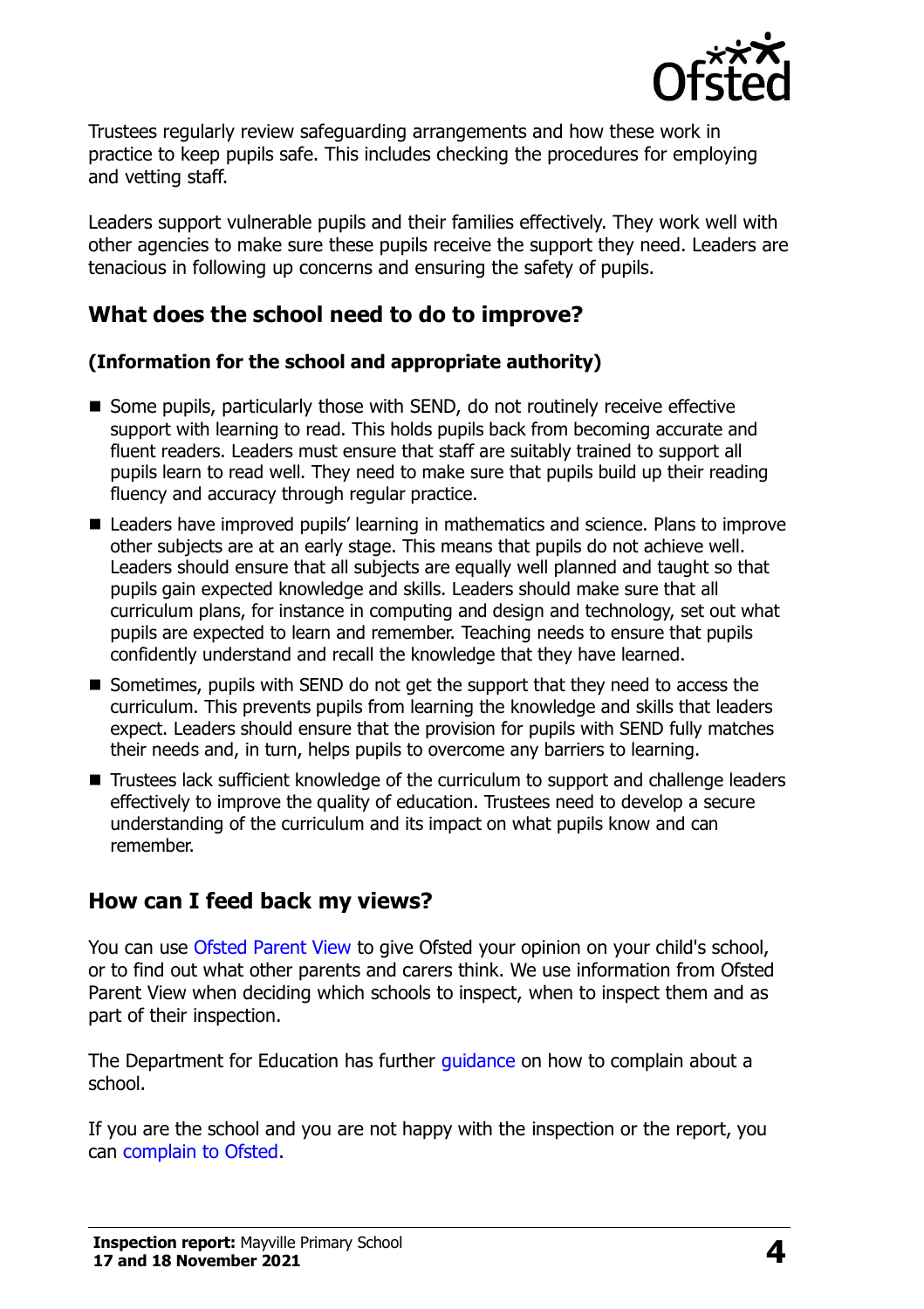

# **Further information**

You can search for [published performance information](http://www.compare-school-performance.service.gov.uk/) about the school.

In the report, ['disadvantaged pupils'](http://www.gov.uk/guidance/pupil-premium-information-for-schools-and-alternative-provision-settings) refers to those pupils who attract government pupil premium funding: pupils claiming free school meals at any point in the last six years and pupils in care or who left care through adoption or another formal route.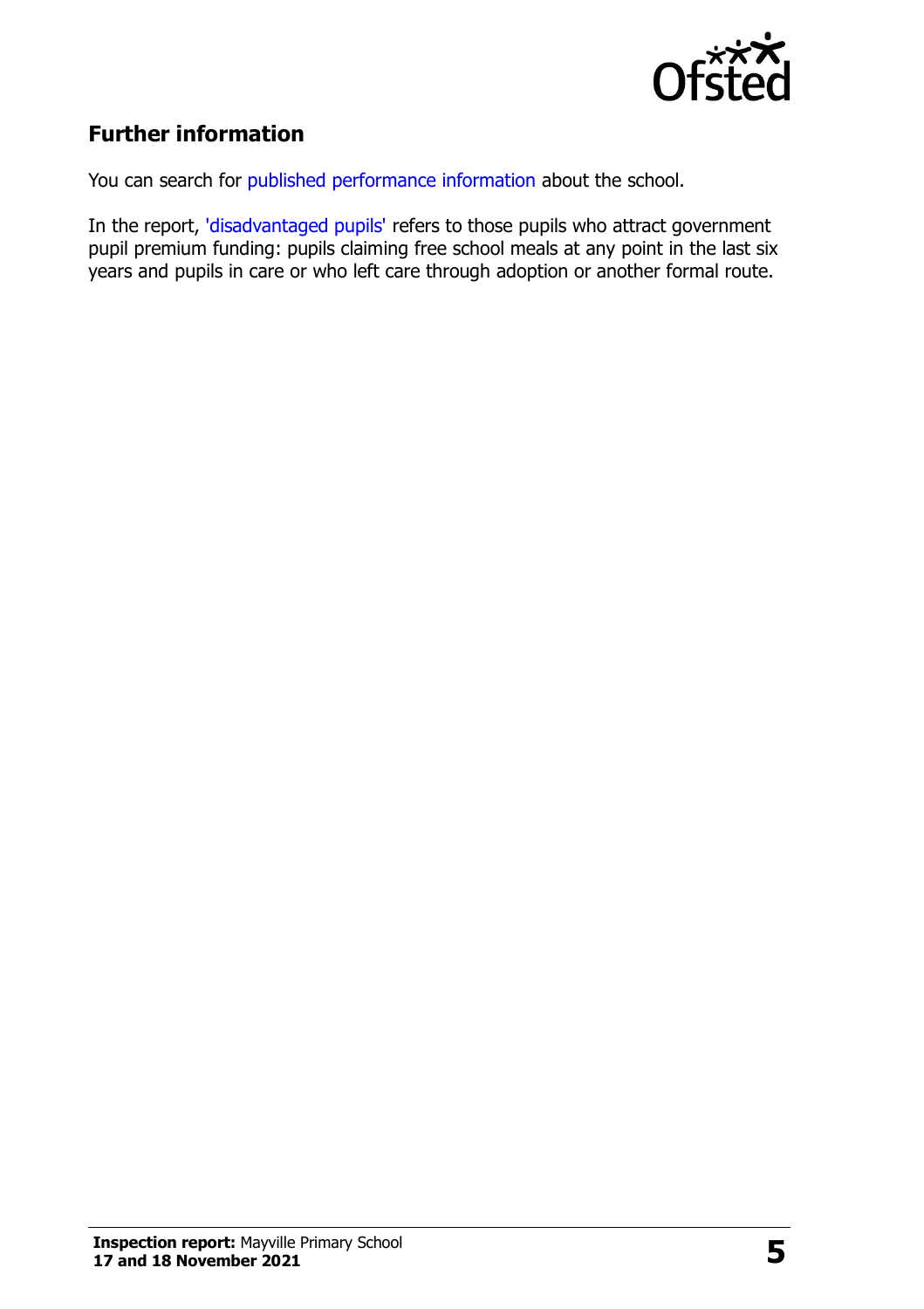

# **School details**

| Unique reference number             | 142713                                                               |  |
|-------------------------------------|----------------------------------------------------------------------|--|
| <b>Local authority</b>              | London Borough of Waltham Forest                                     |  |
| <b>Inspection number</b>            | 10200590                                                             |  |
| <b>Type of school</b>               | Primary                                                              |  |
| <b>School category</b>              | Academy converter                                                    |  |
| Age range of pupils                 | 3 to 11                                                              |  |
| <b>Gender of pupils</b>             | Mixed                                                                |  |
| Number of pupils on the school roll | 383                                                                  |  |
| <b>Appropriate authority</b>        | Board of trustees                                                    |  |
| <b>Chair of trust</b>               | Rashid Dauda                                                         |  |
| <b>Headteacher</b>                  | <b>Sharon Parson</b>                                                 |  |
| <b>Website</b>                      | www.mayville.waltham.sch.uk                                          |  |
| Date of previous inspection         | 16 October 2018, under section 8 of the<br><b>Education Act 2005</b> |  |

# **Information about this school**

- Mayville Primary School converted to an academy 2016 and joined the Urbis academy trust in 2019.
- The school uses no alternative provision.
- Since the previous inspection, the leadership of the school has changed. A new headteacher joined the school in February 2021. A new deputy and assistant headteacher and special educational needs coordinator (SENCo) joined the school in September 2021. There is also a new chair of trustees.

# **Information about this inspection**

The inspectors carried out this inspection under section 5 of the Education Act 2005.

■ This was the first routine inspection the school has received since the COVID-19 pandemic began. Inspectors discussed the impact of the pandemic with school leaders and have taken that into account in their evaluation.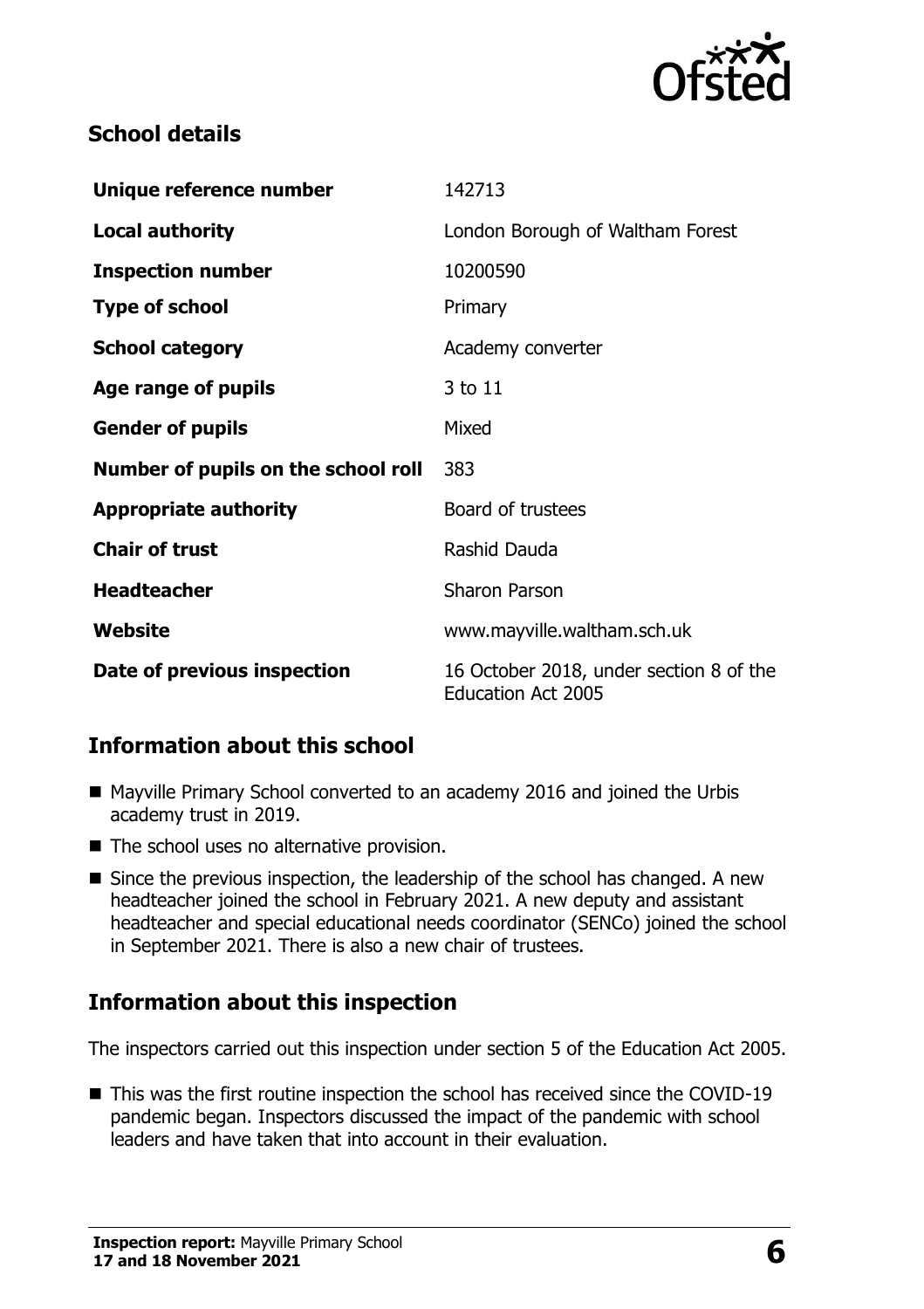

- Inspectors met with the headteacher, deputy headteacher and assistant headteachers. They also met with the SENCo and carried out joint lesson visits. They met with representatives of the trustees and the local authority.
- Inspectors carried out deep dives in these subjects: reading, mathematics, PE, personal, social, health and economic education, science, modern foreign languages (French) and computing. For each deep dive, inspectors met with subject leaders, looked at curriculum plans, visited a sample of lessons, spoke to teachers and pupils and looked at samples of pupils' work. Inspectors also listened to pupils read to a familiar adult and visited reading and phonics lessons.
- Inspectors looked at curriculum plans and spoke to leaders about other subjects, including history, geography, and design and technology.
- Inspectors spoke to leaders and staff about safeguarding, including members of the safeguarding team. They also considered documentation about safeguarding arrangements.
- Inspectors considered responses by staff, pupils and parents to the Ofsted online questionnaires. Inspectors also observed pupils' behaviour and spoke to pupils to gather their views on school life.

#### **Inspection team**

| Phil Garnham, lead inspector | Her Majesty's Inspector |
|------------------------------|-------------------------|
| David Lloyd                  | Ofsted Inspector        |
| <b>Andrew Hook</b>           | Ofsted Inspector        |